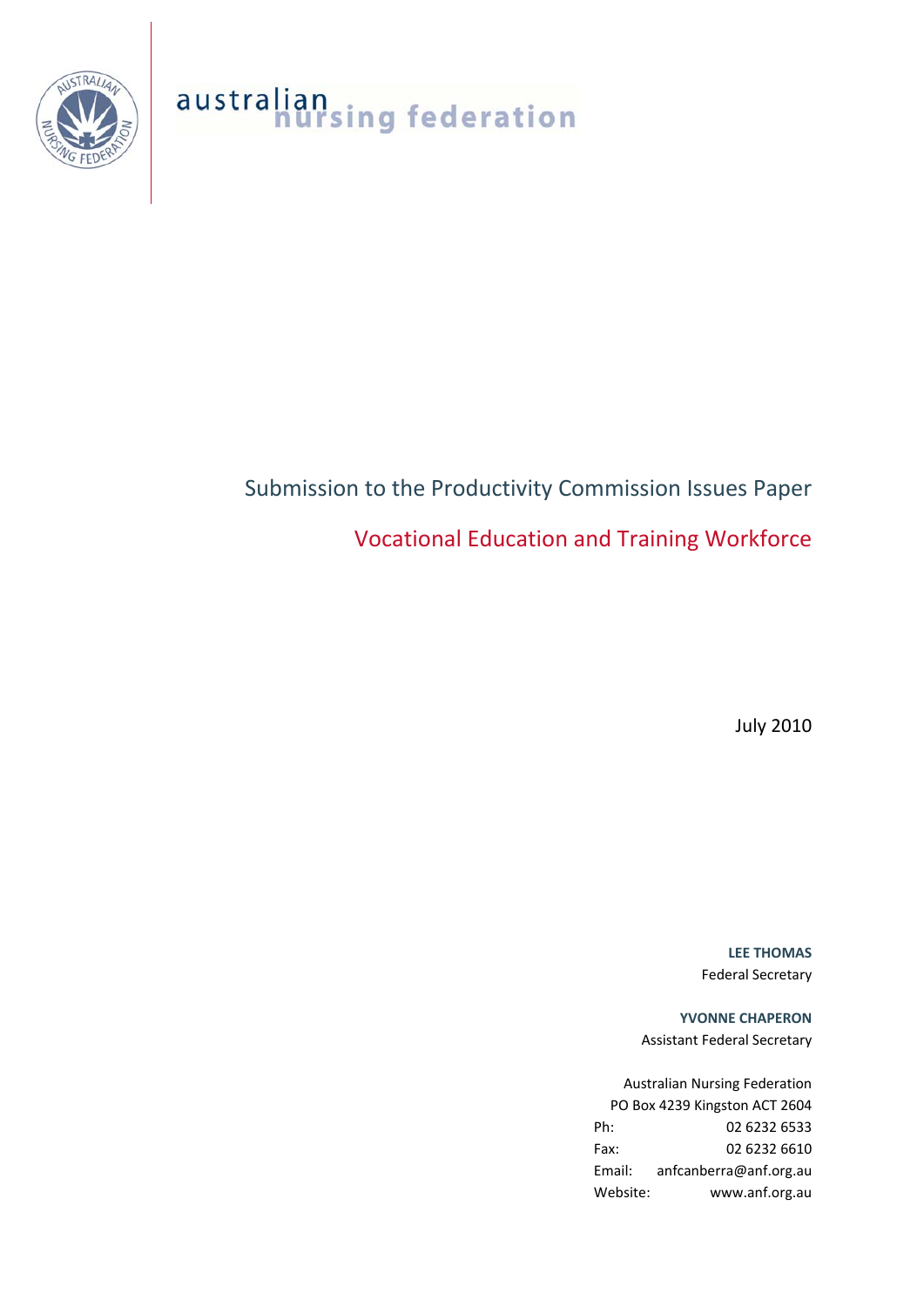#### **1. Introduction**

The Australian Nursing Federation (ANF) was established in 1924. The ANF is the largest industrial and professional organisation in Australia for nurses, midwives and assistants in nursing (however titled), with Branches in each state and territory of Australia.

The Australian Nursing Federation's 175,000 members are employed in a wide range of enterprises in urban, rural and remote locations in Australian public and private health services, residential and community aged care sectors that include hospitals, health services, schools, universities, the armed forces, statutory authorities, local government, offshore territories and industries.

The ANF participates in the development of policy in , nursing regulation, health, community services, veteran's affairs, education and training, occupational health and safety, industrial relations, immigration and law reform. The ANF has also taken a positive role and active leadership in many of the national, state and territory and local activities relating to aged care. The ANF is represented on many relevant boards, committees and industry including the Community Services and Health Industry Skills Council and state Community Services and Health Industry Training Boards. The ANF also has representatives that participate in Industry Reference Groups in relation to development and review of nationally accredited training units of competence and qualifications from time to time.

The ANF is the largest union representing workers in the health sector. The eight ANF state and territory Branches have reached a consensus view in relation to the Productivity Commission issues paper on Vocational Educational Training (VET) and Workforce. The ANF has specifically addressed five of the questions in the VET Workforce Issues Paper.

# **2. Background to Nursing and midwifery workforce**

Nurses and midwives form the largest health profession in Australia<sup>[1](#page-11-0)</sup>, providing health care to people throughout their lifespan and across all geographical areas of Australia. The depth and breadth of nursing and midwifery practice reaches into: people's homes, schools, general practice, local councils and communities, industry, offshore territories, aged care, retrieval services, rural and remote communities, Aboriginal and Torres Strait Islander health services, hospitals, the armed forces, universities, mental health facilities, statutory authorities, general businesses, and professional organisations.

There are two levels of nurse that are legally regulated within Australia: registered nurses/midwives and enrolled nurses. The education of registered nurses/midwives occurs in the higher education sector. The education of enrolled nurses occurs in the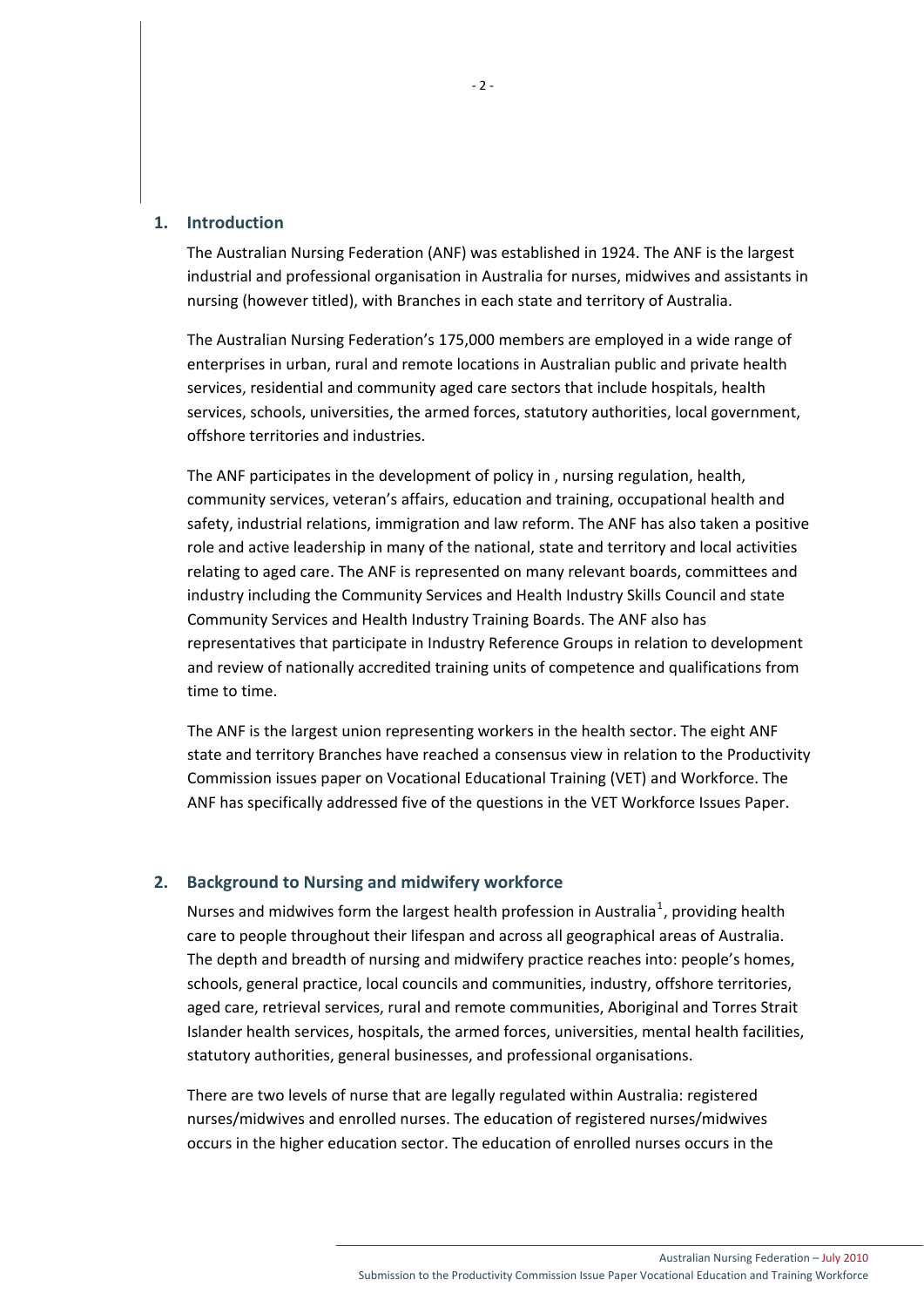Vocational Education and Training (VET) sector. The minimum level of qualification for entry to practice for enrolled nurses is contained in the health training package and is variously at the Certificate IV or Diploma level according to jurisdictional requirements and must meet the Nursing and Midwifery Board of Australia's (NMBA) national competency standards for the enrolled nurse<sup>[2](#page-11-1)</sup>.

Whilst the NMBA has adopted the position that the Diploma should be the entry level qualification for practice nationally there is active consideration of the need to maintain a Certificate IV pathway for entry to practice into the future.

In addition to the two legally regulated levels there are other groups of workers such as assistants in nursing and midwifery (however titled) that undertake nursing and midwifery work that is delegated to them and are supervised by the registered nurses and midwives.

Specifically, assistants in nursing (however titled) assists registered nurses, midwives and enrolled nurses in the provision of delegated aspects of nursing and midwifery care within the limits specified by their education, training and experience. Assistants in nursing and other unlicensed workers (however titled) work within a plan of nursing or midwifery care developed by the registered nurse or midwife, and work under the supervision and direction of a registered nurse or midwife at all times. Registered nurse/midwife supervision may be direct or indirect. $3$ 

It is not mandatory for the assistant in nursing (however titled) to hold a qualification in order to gain employment. However, because of the vulnerability of the people who are cared for in the health and aged care systems and the inherent potential for harm in delivering their care, a comprehensive regulatory framework has evolved to manage this risk for most groups of health workers, especially those responsible for direct care and treatment. The role of this regulation has been primarily to achieve particular goals including the setting of standards of education and practice to ensure that health care providers have the necessary job entry knowledge, skills experience, health and character to provide safe and competent care<sup>[4](#page-11-1)</sup>.

Furthermore, there is an increasingly sizeable proportion of the health workforce who work outside these comprehensive regulatory safeguards and who have the potential, because of their work roles, to place the health care and treatment of people in these systems at risk.

It is the view of the ANF that assistants in nursing (however titled) must be licensed in accordance with the Australian Health Professionals Regulation Agency (AHPRA) regulations and are accountable for a determined scope of practice according to their licensure.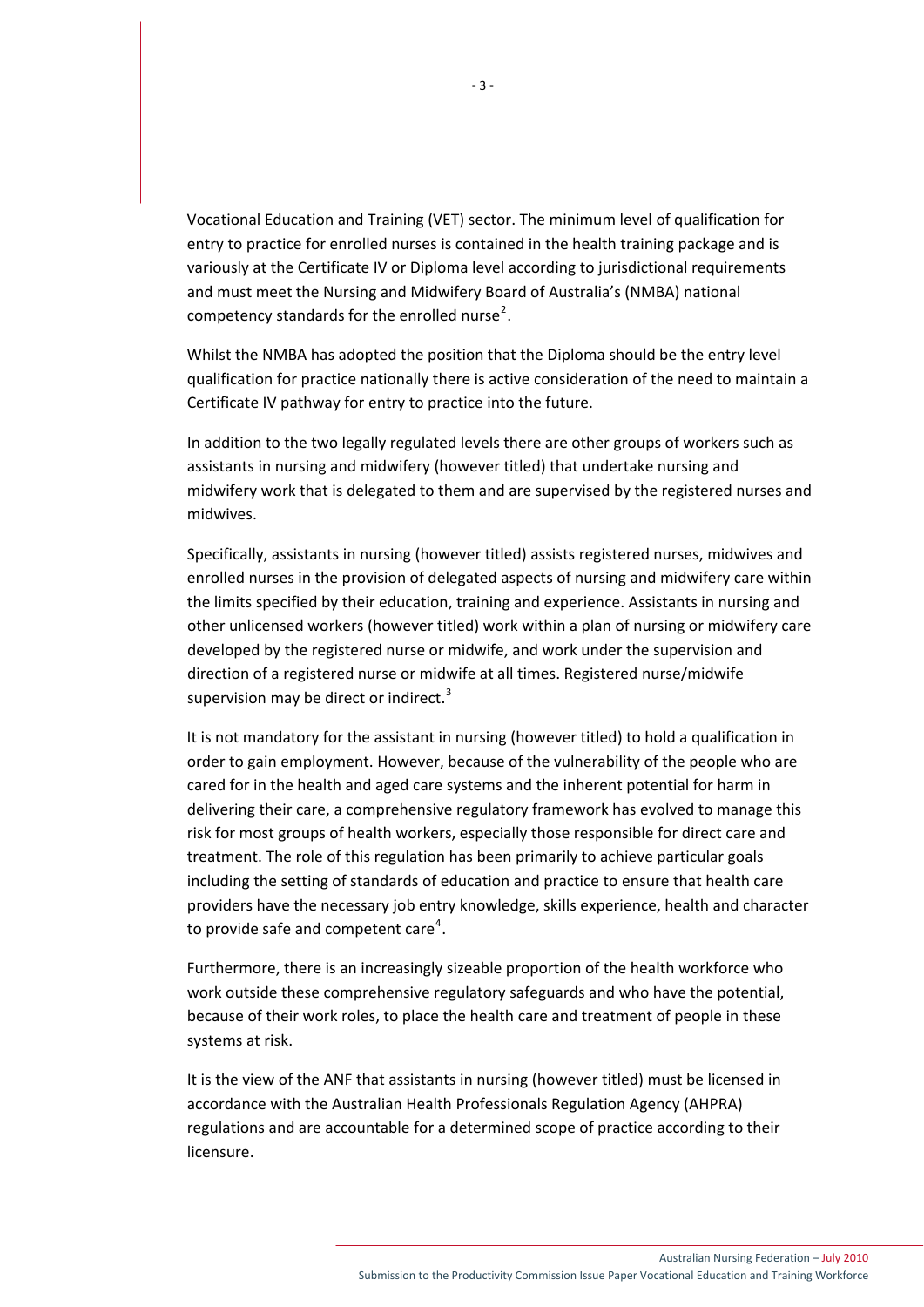# **3. The education of assistants in nursing and other unlicensed workers (however titled)**

Assistants in nursing (however titled) are employed across a wide range of health and aged care settings in Australia and have a plethora of titles. They may work in acute clinical care settings – in hospitals, day procedure centres and in primary care centres in some Australian jurisdictions. They also work in the slow stream rehabilitation sector of the acute and sub‐acute health care system. They predominantly work in the residential aged care sector and residential disability sector. They are also working in the community in home care, public health and aged care. They work with ambulance services and they are privately contracted by individuals to work in homes.<sup>4</sup>

Assistants in nursing (however titled) are accountable for their own actions, however it is the registered nurse or midwife who is always accountable for all delegated functions to these workers. It is the long held position of the ANF that the educational preparation of assistants in nursing (however titled) should be competency based, recognise prior learning and experience, be conducted in the VET sector at a level appropriate to facilitate articulation and credit transfer to other nursing or midwifery programs.<sup>3</sup>

The primary aim of education and training courses for assistants in nursing (however titled) must be to prepare a worker to achieve a relevant (as determined by nursing and midwifery) qualification at the AQF Level 3 as a minimum standard. $3$ 

Over time the ANF has formed the view there is a substantial problem with the quality of graduates from VET sector programs.

The ANF has received consistent reports of variable quality from programs from Certificate III to Diploma levels (in relevant areas). Those reports indicate that graduates do not hold the required skills and knowledge to meet the care needs of clients.

It has been suggested that the variable quality could be addressed in a number ways including:

- a requirement for training organizations to ensure that courses are delivered within a small tolerance level from the nominal hours prescribed; and/or
- more rigorous and comprehensive assessment criteria associated with each qualification either within the training packages or alternatively prepared by the skills council for the use of training organizations and auditing bodies; and/or
- more detailed examination of assessment strategies when auditing Registered Training Organisation's (RTO's) both in approving new qualifications on scope and in renewal applications. Evidence should be required that demonstrates effective industry engagement on assessment strategies and levels including in this case registration and professional bodies.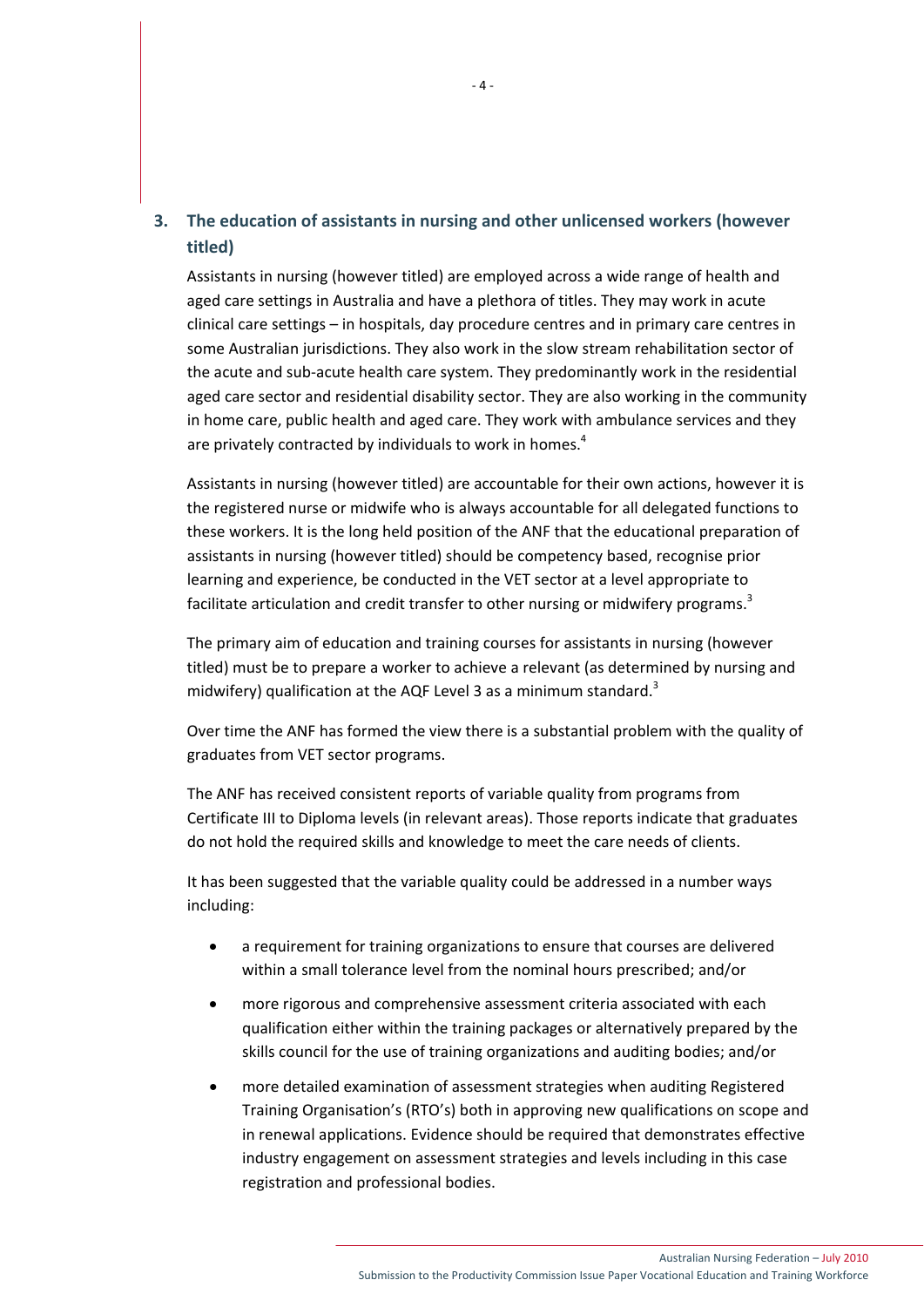#### **RECOMMENDATION**

The ANF supports nationally accredited and nursing industry endorsed full VET qualifications for all workers involved in any aspect of direct care to patients and clients or any aspects of nursing work including any involvement in decision making about a person in their care.

The issue of skill sets or clusters has been resolved within the community services and health training packages by the requirement that they supplement full qualifications rather than substitution for them. The ANF supports the continued application of this principle.

Ultimately the ANF seeks to have these workers and their training programs registered and licensed with NMBA with a specified scope of practice.

# **4. An overview of the VET workforce**

The current characteristics of the VET workforce are difficult to analyse due to the absence of national data collection.

A better understanding of the VET workforce and its needs would contribute to quality training outcomes in VET and subsequently quality health care outcomes for the Australian community. The ANF suggests this work must occur as a matter of urgency in the immediate future.

## **RECOMMENDATION**

The ANF supports the establishment of a national data collection portal to aid in the analysis of VET workforce characteristics including educational preparation, continuing professional development and overlap in functions of the VET workforce.

#### **5. Quality of education in VET**

It is of concern that the only real regulation of teacher quality within the VET sector is the requirement for Certificate IV in Training and Assessment (TAA). Teachers in primary and secondary education are registered and the ANF believes there are strong public interest considerations for licensure or more structured regulation of VET teaching staff. The ANF is also in favour of a more diverse qualification for entry to VET teaching. In nursing programs this means that nurse educators with post graduate qualifications in education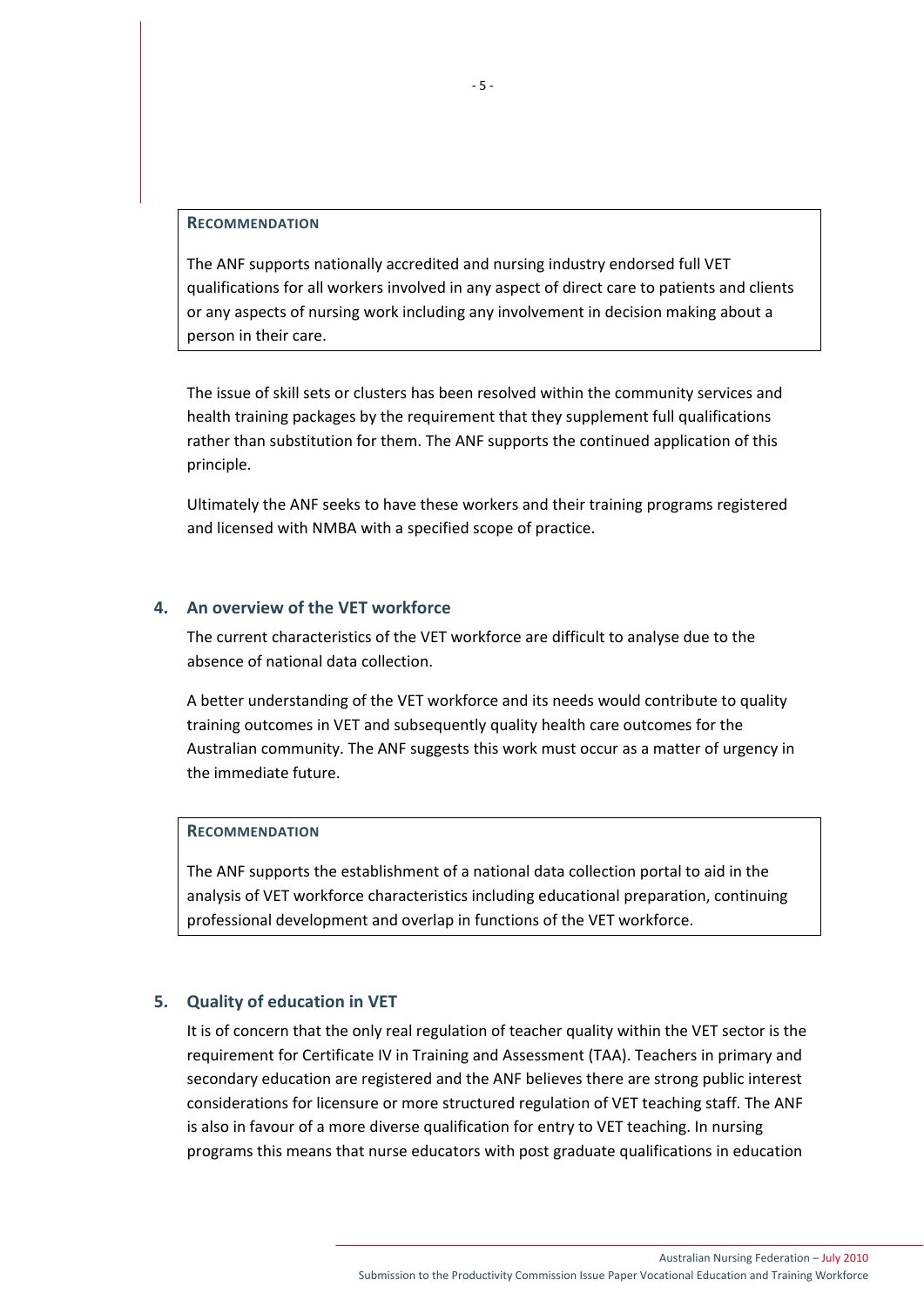are often forced to undertake the training and assessment qualification required to teach and assess in the VET sector.

**RECOMMENDATION**

It is the opinion of the ANF that the Productivity Commission should recommend changes to the AQTF 2008 standards to reflect a capacity for higher qualifications in adult education programs to be an alternative requirement to the TAA.

## **6. Demand influences on the VET sector**

#### **6.1 Demographic and economic change**

# *What impact might demographic trends have on future demand for VET, and the VET workforce? (p.15)*

It is acknowledged that the population changes will lead to increased competition for entrants to the VET programs. This is highly likely to result in a larger cohort of students with greater learning and pastoral care needs, culturally and linguistically diverse backgrounds within training programs.

This will pose significant challenges to the VET sector and to funding arrangements if programs are to meet the needs of students and of industry. For example, in our industry, the need to ensure a capacity to communicate effectively in English especially in programs that require an IELTS (international English language testing system) score on completion will require training providers to significantly boost literacy training in addition to existing levels of training required for the qualification.

## **RECOMMENDATION**

The ANF believes funding must be attached to programs which address factors to enable effective training and workforce participation.

#### **6.2 Demographic features of nursing**

At 30 June 2008, there were approximately 157,087 Residential Aged Care (RAC) residents in Australia<sup>[5](#page-11-1)</sup>, with around 70% receiving high level care (Table 2.1)<sup>[6](#page-11-1)</sup>.

*It is predicted that Australia's projected ageing population will have a significant impact on the number of residents in RAC facilities.*

Submission to the Productivity Commission Issue Paper Vocational Education and Training Workforce

Australian Nursing Federation – July 2010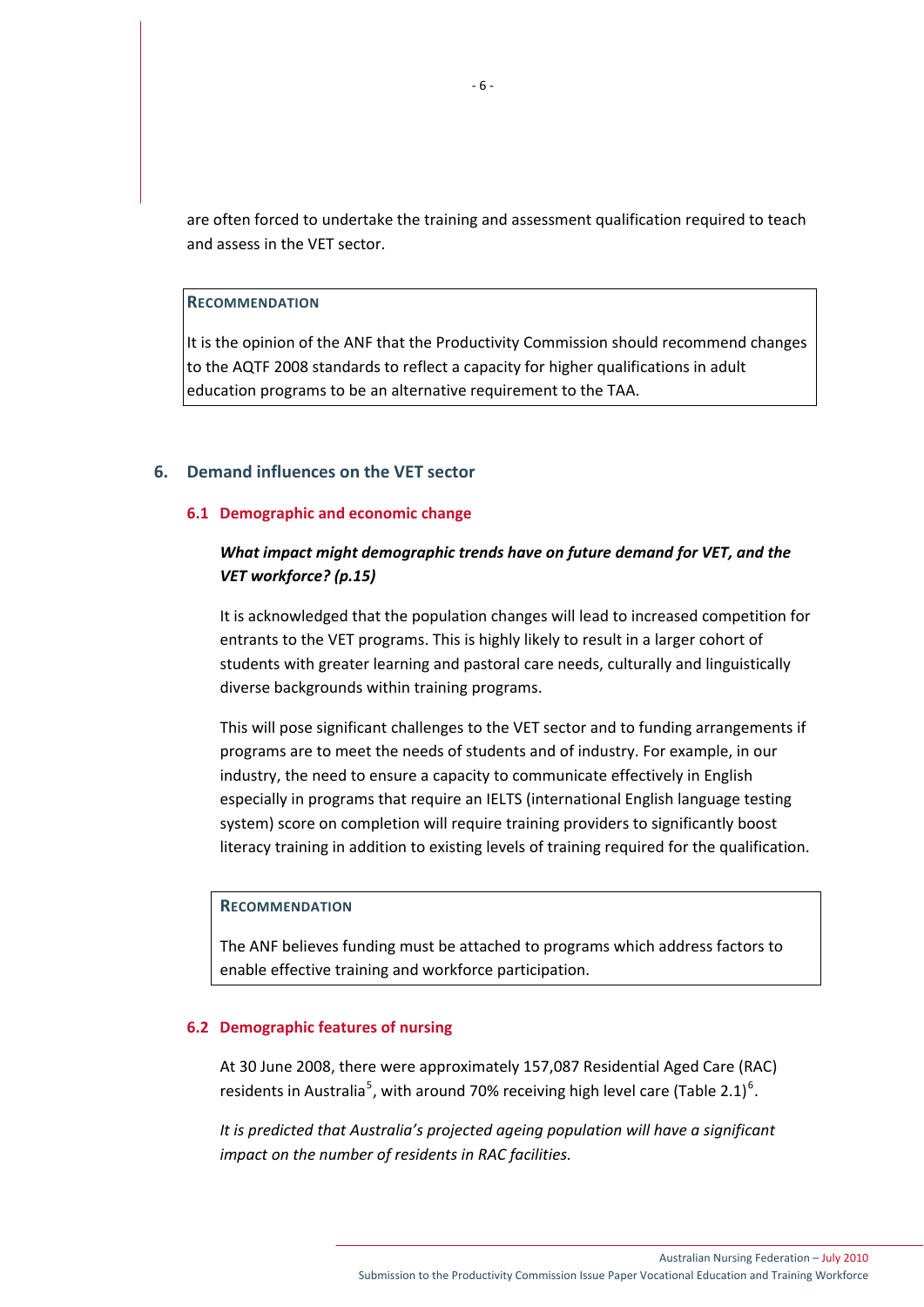- *The total number of RAC residents is projected to increase by 56.8% from 160,250 in 2008 to 251,254 by 2020 – i.e. by 3.8% per annum on average, nearly four times all‐age population growth.*
- *There will also be a drift toward older and older age cohorts. The largest growth will occur in the 95+ age cohort – which will more than double for females, rising to an estimated 28,980 people in 2020 and more than quadruple for males, growing to 8,227 people by 2020. Overall the 95+ cohort will grow 9.5% per annum on average.[7](#page-11-1)*

Between 2003 and 2007, the proportion of registered nurses in residential aged care facilities fell from 21 per cent to 17 per cent. The proportion of enrolled nurses fell from 14 per cent to 12.5 per cent. The proportion of assistants in nursing and other unlicensed workers (however titled) increased from 57 to 64 per cent. The projections are that by 2020 the ration of aged care residents per registered nurse will double.<sup>[8](#page-11-1)</sup>

Increasing numbers of aged care residents with higher and more complex needs have added to the workloads of existing nursing care staff. In the aged care sector the work of registered and enrolled nurses is progressively being substituted by assistants in nursing and other unlicensed workers (however titled), which now represent the bulk of the workforce providing aged care services. The National Institute of Labour Studies (NiLS)<sup>[9](#page-11-1)</sup> report of 2008 shows that numbers of these unlicensed workers rose from 42,943 (full-time equivalents FTE) to 50,542 (FTE) in the period from 2003 to 2007. The change in skills mix means there is less access for these workers to support and supervision from registered and enrolled nurses.<sup>[10](#page-11-1)</sup>

A 2007 Australian study found skills mix was a significant predictor of patient outcomes<sup>4</sup>. The ANF has played a critical role in lobbying government to address these statistics and to ensure quality care outcomes for aged care and health care recipients with interventions that assist in managing state and commonwealth health cost outcomes. The ANF believes there will be an increased need for government funding to support both the current national health care policy reforms and the impact this will have on the future demand for VET.

# **RECOMMENDATION**

The ANF calls for a continuing increase in funding to qualifications in health and community services given the historical underfunding of VET qualifications in these sectors.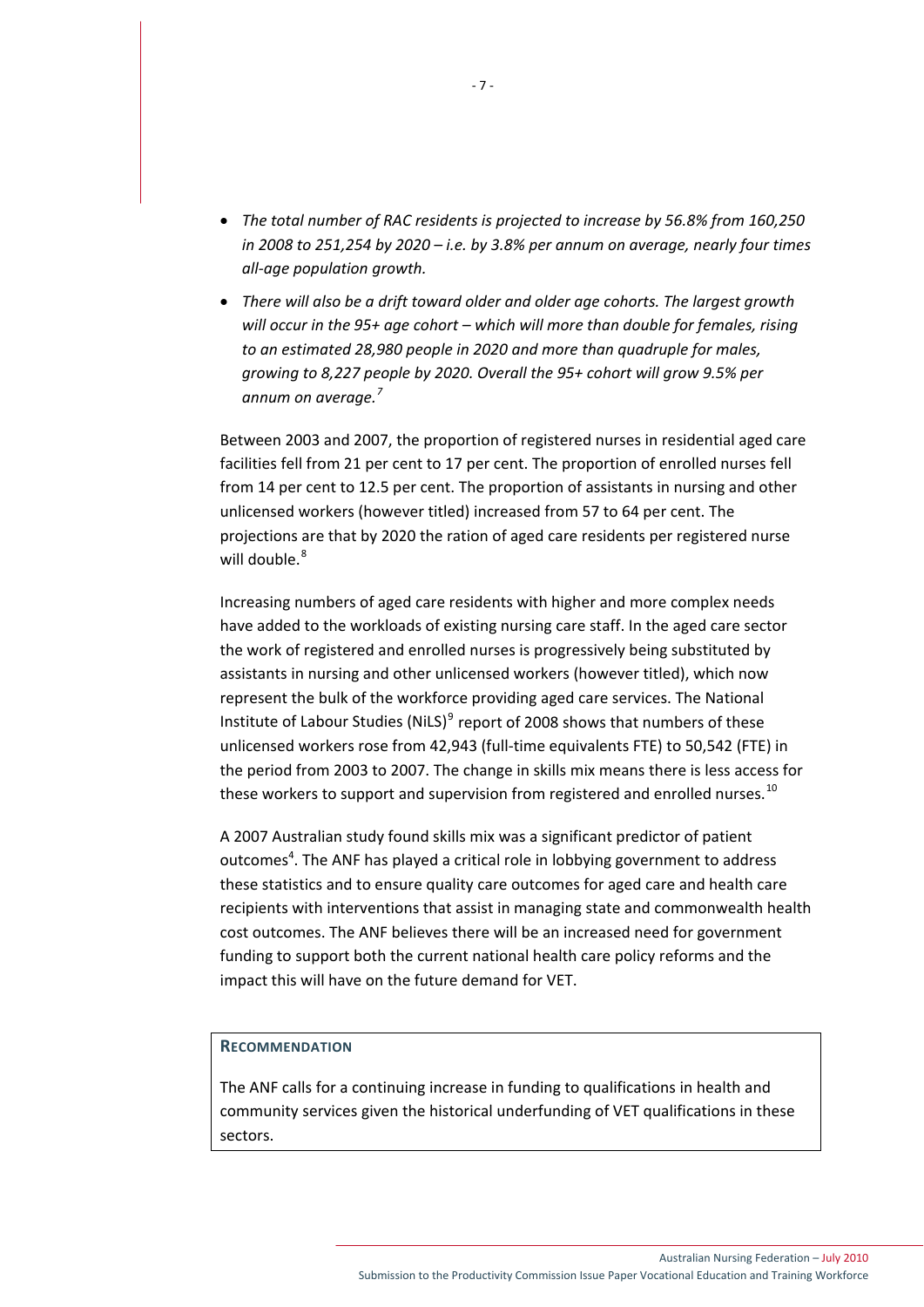## *7.* **Sector‐specific influences**

*What implications might a trend towards higher level qualifications have for demand for VET, and the VET workforce? (p.17)*

*What impacts do you anticipate that the use of technology in the VET sector will have on: (p.18)*

- *Teaching delivery and methods over the next five to ten years?*
- *Demand for training, particularly from regional/remote areas and overseas?*
- *Demand for the VET workforce, both in terms of numbers, and of knowledge and skills requirements?*

As previously discussed, registered nurse qualifications occur within the university sector and enrolled nurse qualifications occur within the VET sector. Consistent with the findings of the national review of nursing education, enrolled nurse qualifications are contained in the health training package and are aligned with the professional competency framework for licensure. The ANF believes that the provision of these qualifications in the relevant sectors should be maintained into the future.

# **RECOMMENDATION**

The ANF believes that the provision of nursing qualifications in the relevant sectors should be maintained into the future.

The AQF descriptors have become increasingly difficult to interpret and apply to qualifications within and between training packages over time. Within our sectors of interest each training package review has added content to qualifications as a result of perceived industry needs. Consequently such changes have resulted in increasing burden to students to complete qualifications and meet rising costs and extended timeframes. For example the Certificate III in Aged Care was once a 350 hour program and now exceeds 500 hours.

There is little incentive for industry to contribute to the cost of training and professional skills maintenance and development and this must be addressed if the training system is to be financially sustainable.

The anticipated trend is to increase access to higher level qualifications such as the Diploma of Enrolled Nursing through on‐line delivery. This would decrease the amount of face-to-face delivery required and would increase access to VET in health. It would also impact on the capacity of remote area organisations to access training for their workers to the level required for their service delivery area. The ANF supports this trend to access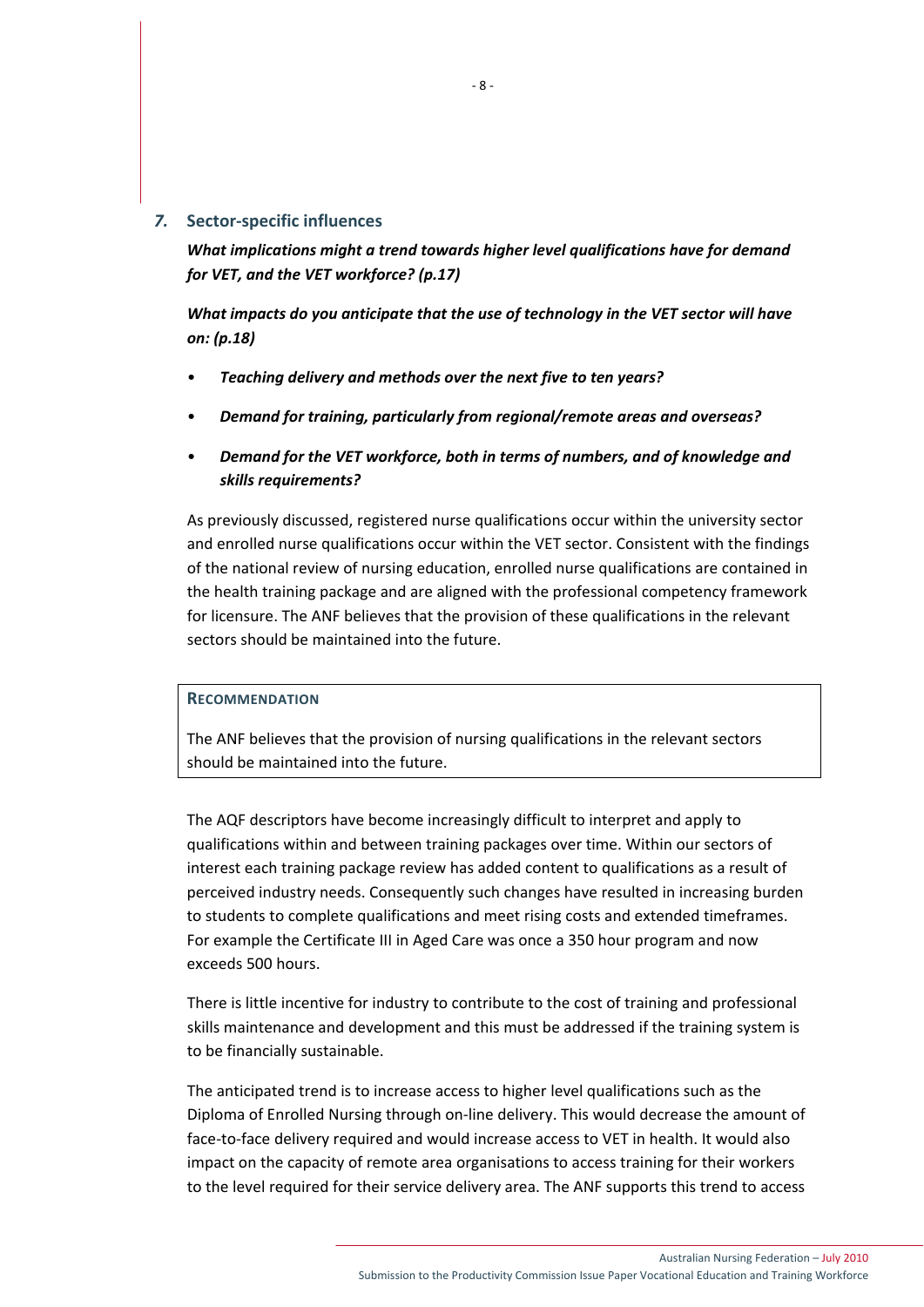higher level qualifications on-line but the trend must be supported by programs and funding to increase the ability of the VET workforce to adapt to this transition and for trainees to be enabled to access on‐line training.

#### **7.1 The effect of an ageing population on the VET sector**

AIHW $^{11}$  $^{11}$  $^{11}$  noted an 'ageing' of the overall Australian nursing workforce between 2001 and 2005. The average age of employed nurses increased from 42.2 years in 2001 to 45.1 years in 2005. Over this period, it was also found the proportion of nurses aged 50 years and over increased from 24.4% to 35.8%.

The NiLS $^{12}$  $^{12}$  $^{12}$  stated that its research in 2003 demonstrated the aged care workforce was significantly older than the overall workforce. The registered nurse occupational group, in particular, was older than the other groups. The 2007 study found the direct care RAC workforce had a slightly older age profile in 2007 than in 2003, although this coincided with an overall ageing of the Australian workforce over this period.

In 2003, the NiLS found that 16.7% of the RAC direct care workers in the survey were 55 or older, while in 2007, the proportion had increased to 22.5%. All RAC occupational groups aged over this period, with registered nurses aged 55 or more increasing from 24% to 32%, enrolled nurses from 11% to 17% and personal carers 15% to 20%. However, the ageing preserved the tendency for registered nurses to be older than personal carers and enrolled nurses, with enrolled nurses having the youngest age structure.

As can be seen from the statistics, the existing nursing workforce is ageing and there is an increasing role for enrolled nurses within the Australian health care system, as well as a need to expand their current scope of practice. Access to educational bridging programs and up‐skilling to meet employer and consumer requirements is often difficult and may be limited in many areas e.g. Certificate IV in Nursing to Diploma of Enrolled Nursing as well as the Advanced Enrolled Nurse qualifications.

Currently some workers at enrolled nurse level are being asked to work beyond their level of educational preparation and scope of practice. While others are unable to access positions in clinical practice settings they would prefer to work in due to the lack of up‐skilling opportunities, for example intravenous therapy education and medication management leading to an expanded scope of clinical practice.

#### **RECOMMENDATION**

The ANF believes easier access to programs in all states and territories must be an immediate priority of the Australian Government.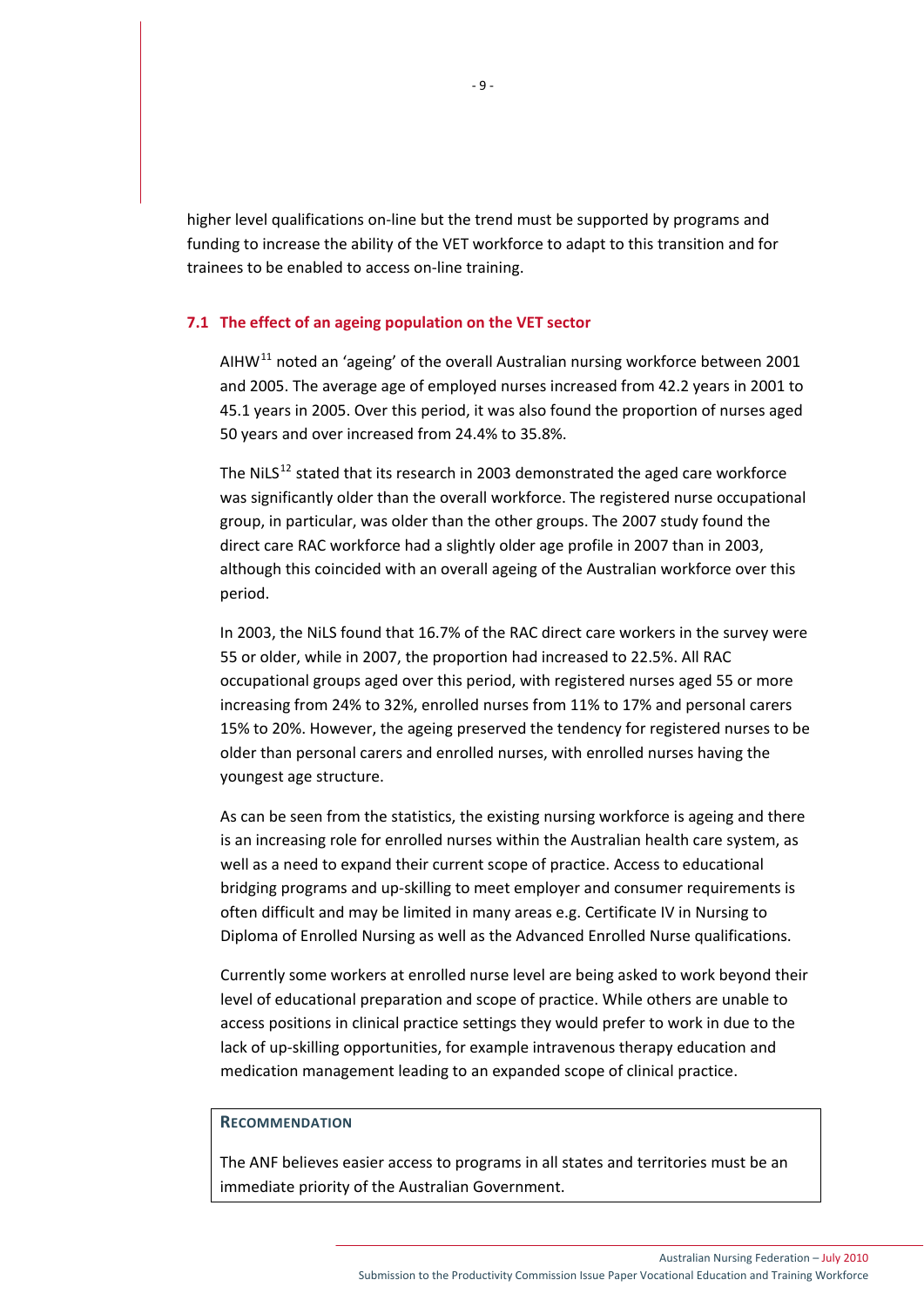The ANF is very supportive the ongoing continuing development of qualifications and units of competence in the VET health and community services sector as well as the review and development of relevant higher qualifications that reflect appropriate, professional and vocational competencies for the nursing and midwifery workforce, in order to ensure quality health care education and training that ultimately lead to improved health outcomes for the Australian people.

# *8.* **Supply of the VET workforce**

#### **8.1 Enhancing workforce capability**

# *Are there tradeoffs between technical skills and teaching skills and, if so, which skills are more important? (p.22)*

It is the opinion of the ANF that both technical and teaching pedagogy are of equal importance in nursing and health care education and apply to all programs. Teaching skills are necessary to facilitate and impart the knowledge that is required to support skill development, learning and critical thinking and eminent teaching skills are critical to quality learning and the outcomes demonstrated by the behaviours of the worker/student in the workplace. In health and community services sector it is vital that teaching staff have the clinical background in the areas they teach in and possess a current knowledge of industry requirements, practices and developments to impart and demonstrate the technical skills required of their students.

# *Would increasing qualification standards make entry into the VET workforce more appealing and/or more difficult? Would these changes produce better student outcomes? (p.22)*

Currently there are disincentives for qualified health professionals, such as nurses, to work as educators for most VET providers. For example, within the health and community sectors, increasing the minimum educational requirements for VET educators would encourage high quality clinical practitioners to consider a career move to become VET educators. Through the transference of clinical skills and knowledge combined with workplace experiences, leads to better student learning outcomes.

For such a move to be attractive to nurse educators there must be accompanying improvements to the award wages and conditions of VET nursing educators commensurate with nurse educator wages offered by other employers.

Currently in Tasmania, registered nurses who are employed by government VET providers earn substantially less than they would if they worked shift work as a registered nurse with another employer.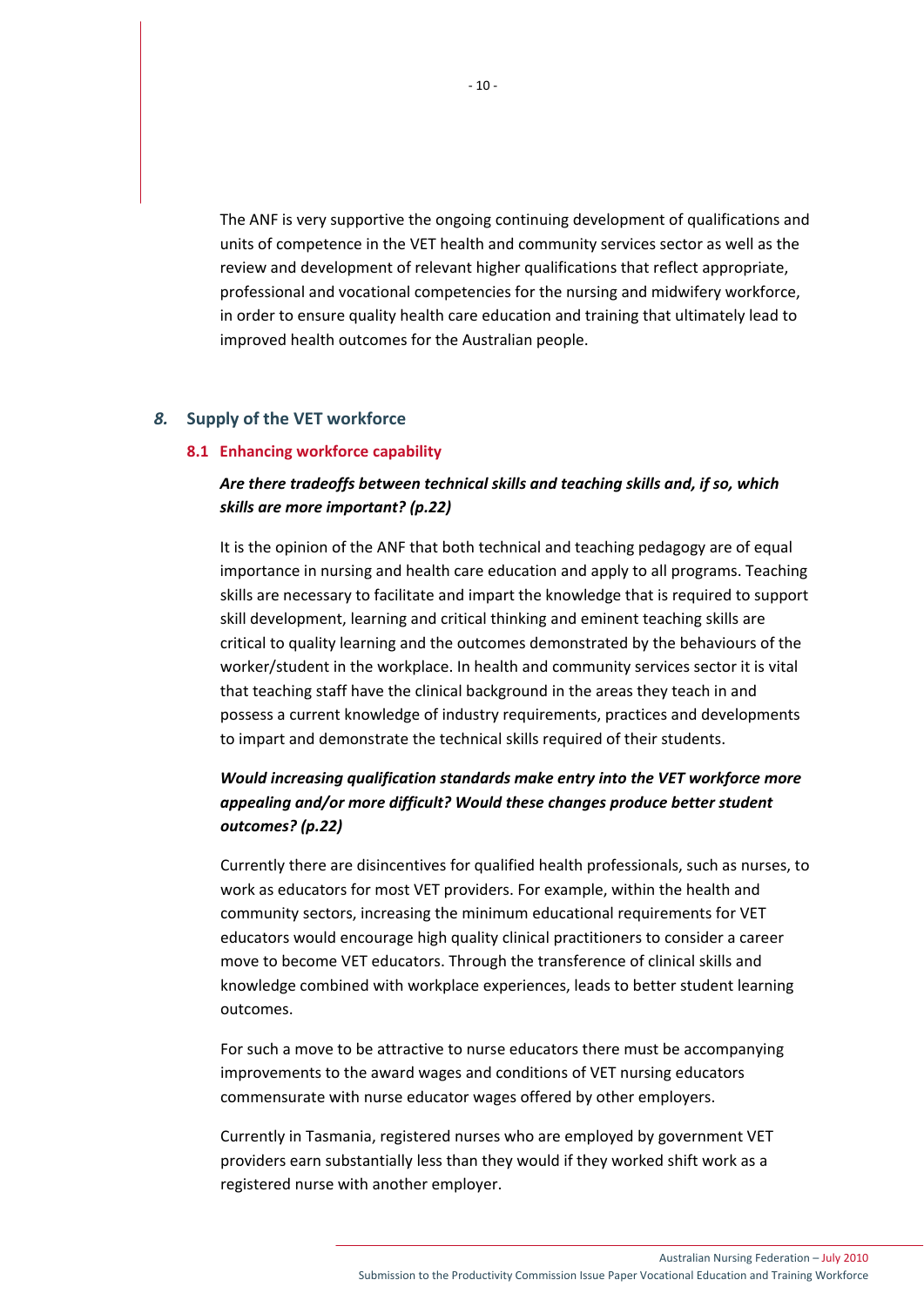As previously mentioned, nurse educators holding post graduate qualifications in education are forced to undertake the TAA to enable them to deliver nursing education in the VET sector. This may prove to be a deterrent for them to enter the VET sector as nurse educators. The ANF supports a more diverse qualification for entry of nurse educators into the VET sector.

Tasmania is a prime example of this phenomenon; for example, the Tasmanian Polytechnic is the only provider of the enrolled nurse bridging program in the state and the enrolled nurses wishing to access that program must be supported and sponsored by an employer. Strategies to increase equity and access to courses, including financial and geographical, in accordance with anticipated skill and workforce needs must be an Australian government and state and territory government priority.

# *What workforce development options exist for VET workers seeking to develop their VET knowledge and skills? Industry currency? Trainer/assessor competence? Are these options adequate? For public and private providers? If not, what other workforce development activities are desirable? How should these be funded? How should they be delivered? (p.23)*

It is the opinion of the ANF that ideally, there should be a career structure for VET educators commensurate with educational qualifications and experience. Government funding is needed to support the continuous professional development of VET educators. Current professional development programs offered are government sponsored face to face sessions $13$  that are generally limited to focusing on meeting compliance and AQTF requirements, rather than supporting quality learning/training outcomes. A range of delivery modes and funding models could be explored through surveying training need requirements of VET educators.

# **9. Conclusion**

There is conclusive evidence available demonstrating that more qualified nurses and nursing support staff leads to better and more positive health outcomes for patients and directly correlates to the quality and quantity of care they receive.

It is the opinion of the ANF that by seriously addressing the quality outcomes of VET qualifications, increasing access to these qualifications, supporting the improvement of the VET workforce and through focused government financial support, the VET sector will be better placed to deliver on the changing needs of the health and community care sectors.

It is the view of the ANF that graduates of VET qualifications must be work ready on completion of their qualification, that health programs in the VET sector need to be